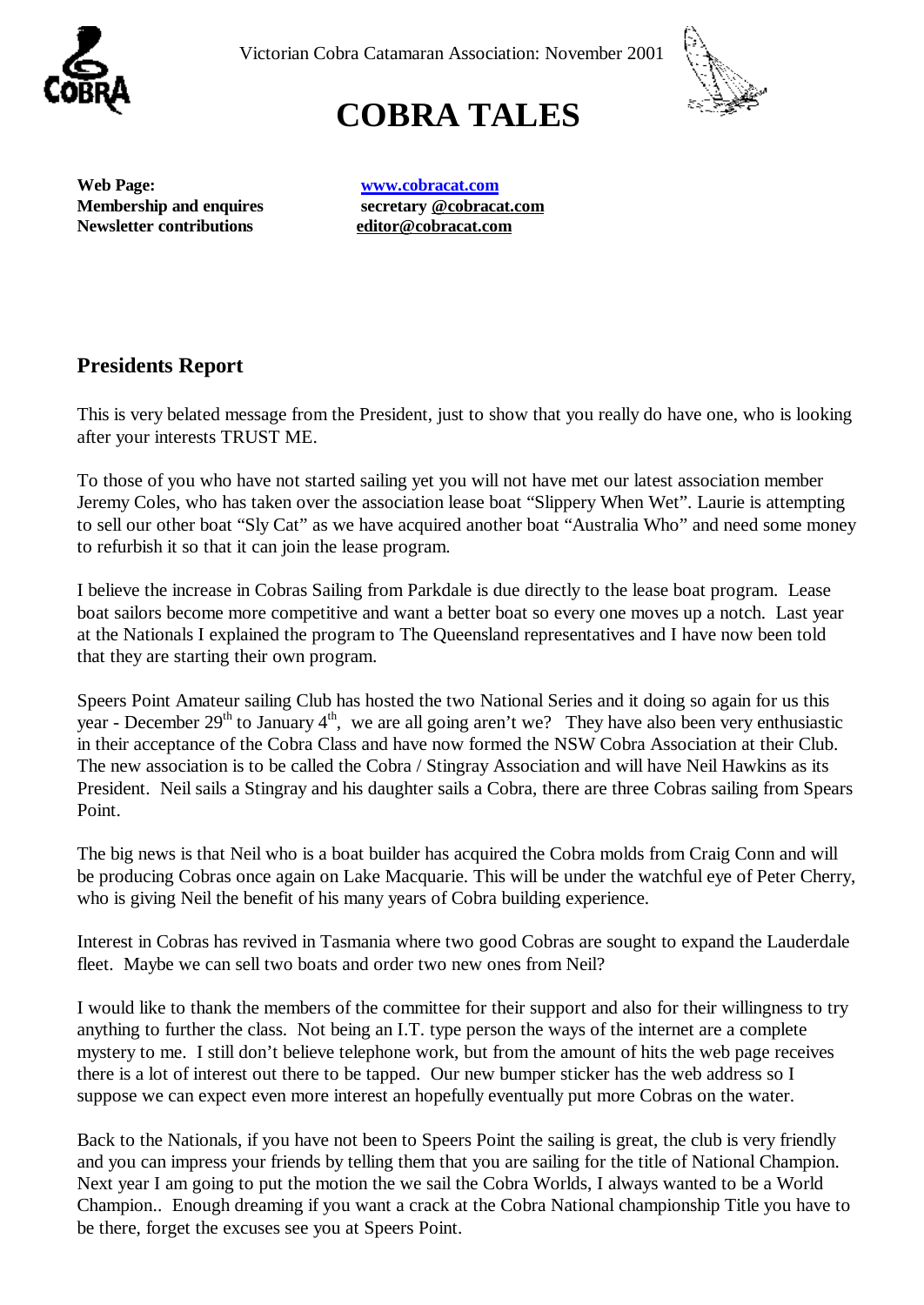#### **From the editors seat : Mast Rotation…….whats it do??**

When I first got a Cobra most people recommended to not worry about the mast rotation control, just pull it on, its one of those things that you can worry about when you have learnt a bit more. That time to learn a bit more is past but the question still goes unanswered. After poking around in several books and on the Internet it seems that there are technical reasons to, "pull it on when it blows" or "play with it until it feels fast". The mast on a Cobra being a pear shape is stiffer in one plane to the other. As you reduce the mast rotation the stiffer the mast section presented to the sail, this allows the top of the mast to fall away, causing the leech of the sail to open up, reducing power (fig 1) The more you increase rotation, the more the top of the mast moves to windward increasing the draft (fullness) of the sail (fig2). Over-rotation can cause the sail to stall and increase the heeling moment.



So this is the technical reasons, but getting back to my original question. When heading to windward it is the flow of wind around the leeward side of the sail that provides drive. Rotating the mast will clean up the turbulence created by it. It appears that when the winds are light to medium the mast can be nearly fully rotated. As the wind increases the section of the mast below the spreaders will start to fall away to leeward closing the slot between the main and jib and you will need to reduce rotation being mindful in maintaining a clean airflow to the leeward side of the main. As the breeze builds further you will need to reduce the rotation. This will flatten the main and allow the leech to open up, maintaining acceleration and reduce the heeling of the boat.

When sailing downwind, the same basic idea applies. If the wind is gusting and there is danger of nosediving then be careful of the mast rotation. If the boat stops suddenly the mast folds forward at the spreaders because the plane with the strength is across the boat rather than fore and aft.

Each boat will be different, depending on the fullness of the sails, the tightness of the diamonds and the flexibility of the mast and everyone will have a different way of making their boat go faster however rather than just setting your mast rotation and forgetting it have a play and see the difference it has on the sail shape and hopefully your speed………………db